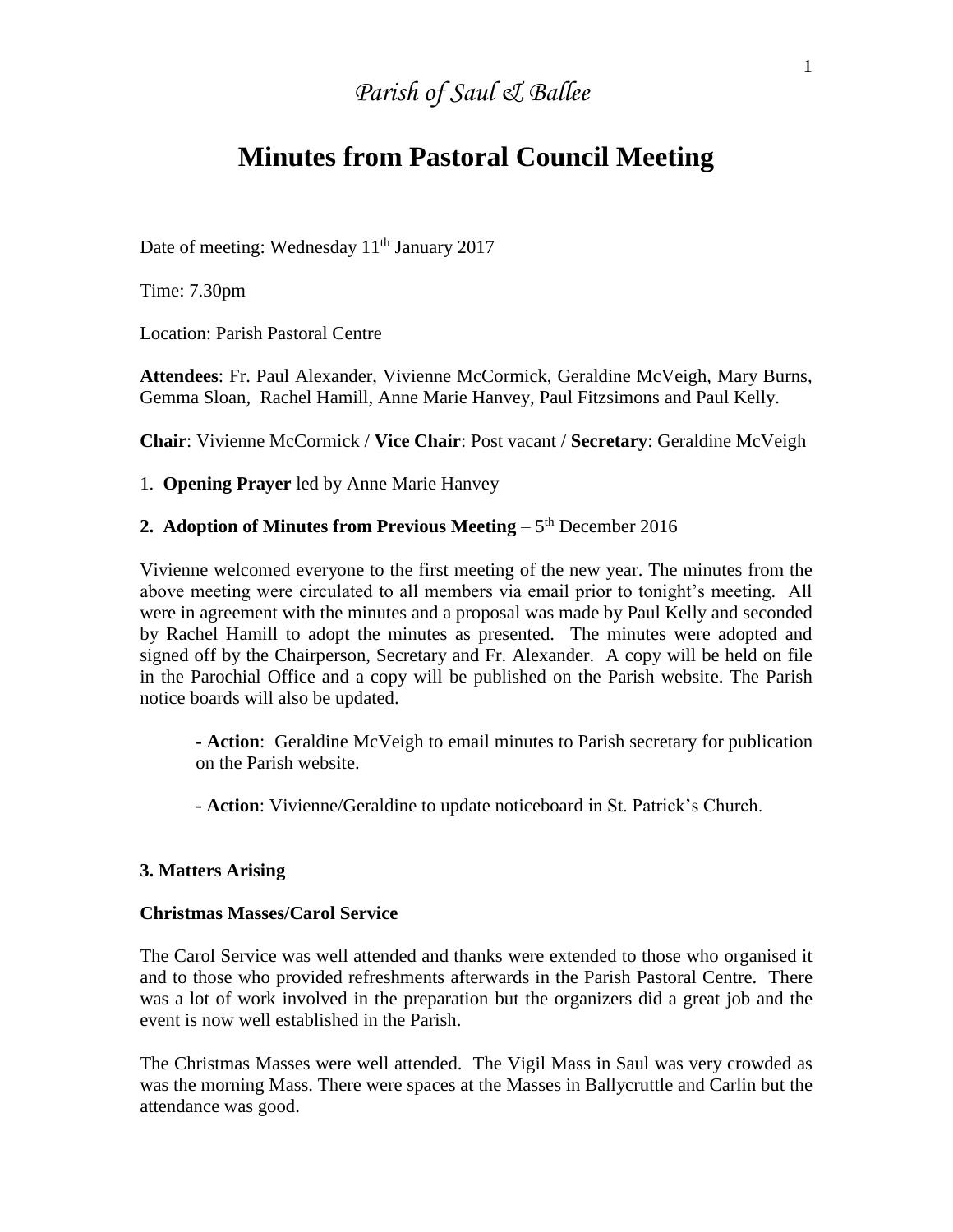Fr Alexander extended thanks to Fatima, the Flower Arranging team and all involved in the decoration of the Churches, it was time consuming and they put in a lot of work and the only cost to the parish was for the flowers.

**- Action**: No further action required

# **Christmas Word Search**

There were 105 entries from the Primary Schools for the Word Search. The winners were:

| St Patrick's PS: | Eoin McLoughlin P2<br>Freddie Ferguson P4 |
|------------------|-------------------------------------------|
| St Joseph's PS   | Morgan McManus P6<br>Laura Magee P7       |

We will organize a colouring competition for the schools for Easter to keep our links with them.

**- Action:** Easter Competition for schools to be arranged

## **Parish Services: Baptisms, Weddings, Funerals**

The joint meeting with the Finance Committee has yet to be arranged. The Cemetery Policy will be updated in due course.

**- Action:** Further meeting with the Finance Committee to be arranged

### **Mass Attendance**

The numbers attending Mass, particularly in St Patrick's Church, Saul are increasing. The Vigil Mass on Saturday night is particularly busy and we may have to do a count to see how many are actually attending. It was agreed to do a count about the end of January.

- **Action**: Count to be taken of numbers attending Masses at end of January

### **4. Parish Pastoral Plan**

Vivienne reminded us that our aim as the PPC is to serve the whole Parish in the promotion of our Catholic faith. In doing so we will promote belonging and community spirit, drawing on the talents of all individuals and groups within the Parish. We will develop a fully inclusive, caring Christian community where all feel welcome as part of a Living Church**.** Following discussion a number of suggestions were put forward: Use of the Pastoral Centre, ideas from those who attended the Parish Presentation, to encourage and support existing programmes eg Morning Prayer, Adoration and the Padre Pio Novena. P4 and P7 visiting the Church during Adoration and the Called and Gifted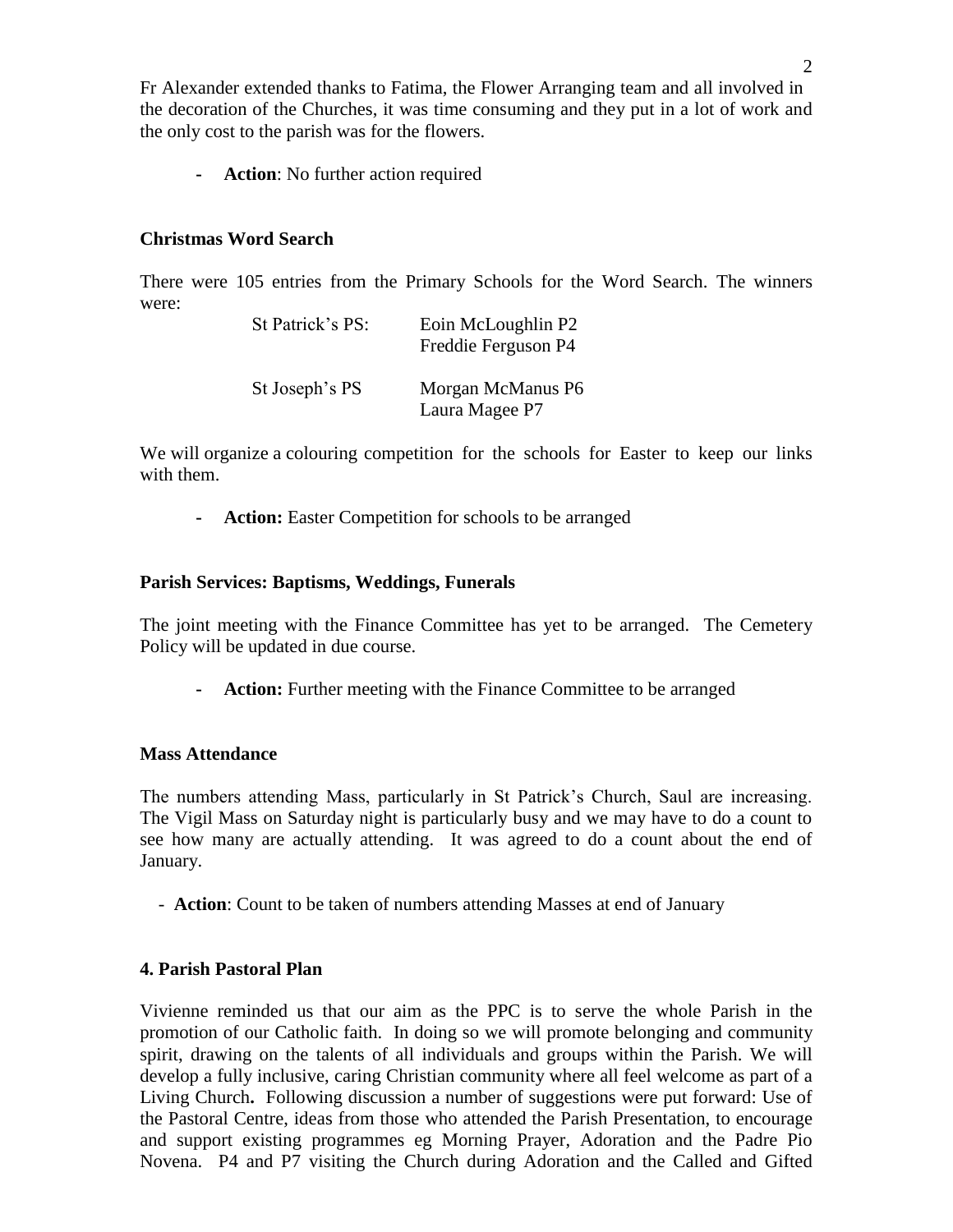course, together with possibly a 3-Day Parish Mission. It was thought we could run this Mission ourselves and have morning and evening Mass with a different speaker each day. We also have to arrange a Retreat Day for Ministers of the Eucharist and our Readers. Fr Alexander suggested that perhaps we should have a Retreat Day for the Eucharistic Adoration Group which all present, felt was a good idea. We could organise a function for volunteers in the Parish as we now have the facility for this. We could re-introduce a book of the deceased so that they can be prayed for on their anniversary, this could be computerised and printed out as necessary. A Mass in November for those who have died in the previous year could also be introduced. Under Open and Welcoming Church we could include the names of newly baptised in the Bulletin. A Hospitality Group for events in the Pastoral Centre would be of benefit. The teas currently held on a Wednesday morning are going well. There was a notice before in the Bulletin for volunteers but there was no response, we could put it in the Bulletin again to see if anyone comes forward. If we could get volunteers for a Wednesday we could maybe increase it to Sunday once a month and we could also have tea in Ballycruttle Hall too. A Family Day – we could develop this and focus on the World Meeting of Families. A team for visiting the elderly and lonely - those involved would require to be vetted but it was thought this would be worthwhile. There is a lot to consider and we can discuss it further at the next meeting.

**- Action**: To go on Agenda for next meeting

## **5. Any Other Business**

#### **Communication:**

There is a need to review the practice for communicating with the parish. We discussed how we can communicate to the Parish, information that can not be included in the Bulletin due to lack of space. It was suggested that it would be useful to have a channel of communication for all groups in the Parish and it was thought Facebook would serve this purpose but we must ensure that nothing inappropriate goes on the Parish Facebook. Fr Alexander said that if a summary of the objectives of Parish groups was e-mailed to Amanda it could go on the Parish website. It was felt that a handout after Mass might be beneficial and Fr Alexander agreed that if there was no space in the Bulletin and he was asked he would most likely approve. This would be less work than increasing the size of the Bulletin as we may not be able to fill an A3 sheet each week. The Newsletter gives a lot of information to parishioners but we have reduced the number of copies printed as they were not all being taken.

### **Morning Prayer**

Morning Prayer is going well and Fr Alexander has purchased 10 large print books for use by the Morning Prayer group and he hopes to meet with them to give some guidance.

**- Action**: Fr Alexander to meet with Morning Prayer Group